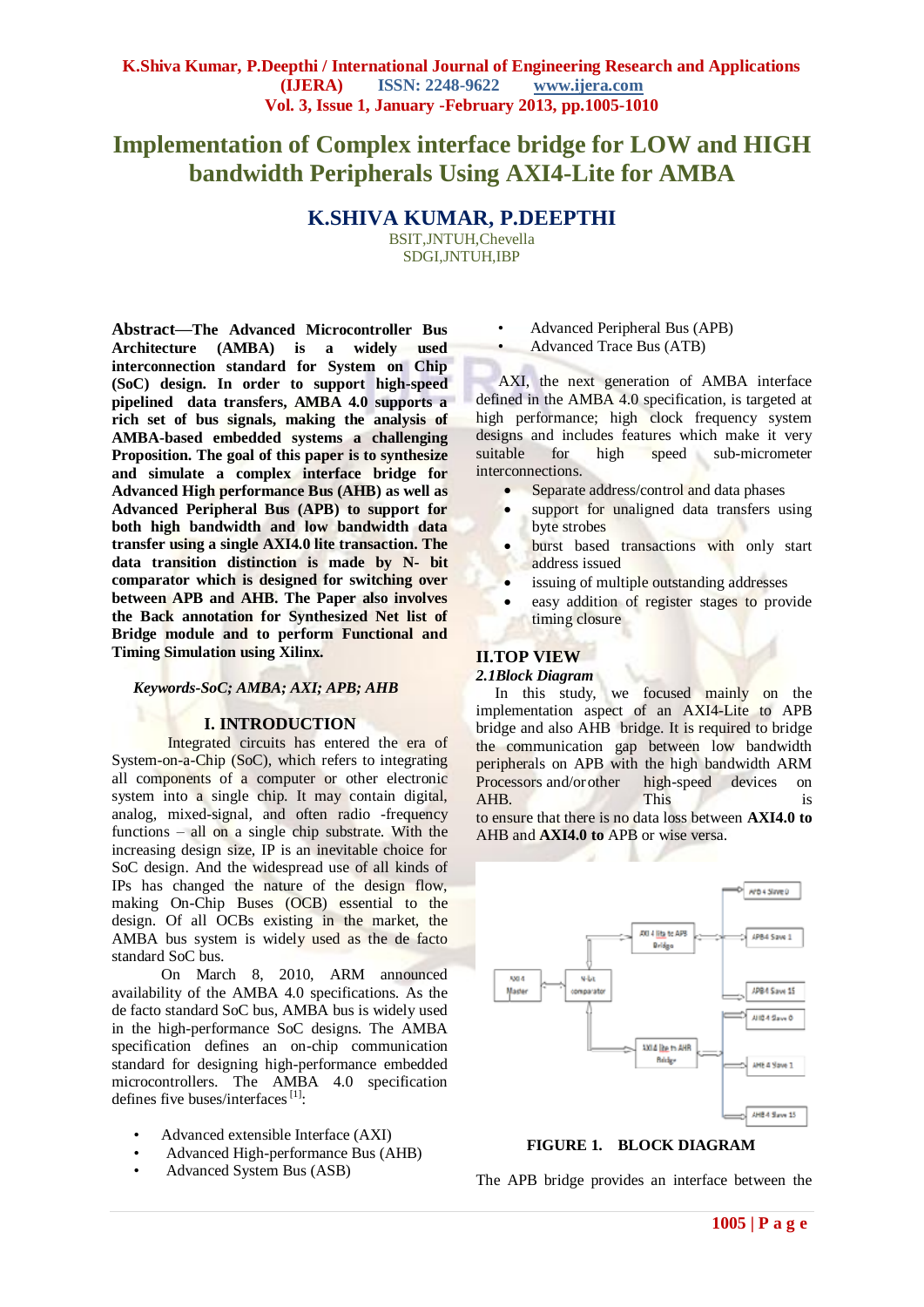high-performance AXI domain and the low-power APB domain. It appears as a slave on AXI bus but as a master on APB that can access up to sixteen slave peripherals. Read and write transfers on the AXI bus are converted into corresponding transfers on the APB. The AHB bridge provides an interface between the high-performance AXI domain and the low-power AHB domain. It is very easy to study this paper as two bridges separately and the results combined with the n bit comparator will give clear picture of the paper. First the main diagram is shown as above. Then the two bridges will be studied separately.

#### *2.2. Block Diagram of axi- 4lite to APB bridge*

The APB bridge provides an interface between the high-performance AXI domain and the low-power APB domain. It appears as a slave on AXI bus but as a master on APB that can access up to sixteen slave peripherals. Read and write transfers on the AXI bus are converted into corresponding transfers on the APB. The AXI4-Lite to APB bridge block diagram is shown in Figure. 2



#### FIGURE 2. **Block diagram** *of axi4- lite to APB Bridge*

#### *A. AXI Handshake Mechanism*

In AXI 4.0 specification, each channel has a VALID and READY signal for handshaking [2]. The source asserts VALID when the control information or data is available. The destination asserts READY when it can accept the control information or data. Transfer occurs only when both the VALID and READY are asserted. Figure. 3 show all possible cases of VALID/READ handshaking. Note that when source asserts VALID, the corresponding control information or data must also be available at the same time. The arrows in Figure. 3 indicate when the transfer occurs. A transfer takes place at the positive edge of clock. Therefore, the source needs a register input to sample the READY signal. In the same way, the destination needs a register input to sample the VALID signal. Considering the situation of Figure. 3(c), we assume the source and destination use output registers instead of combination circuit, they need one cycle to pull low VALID/READY and sample the VALID/RE ADY again at T4 cycle. When they

sample the VALID/REA DY again at T4, there should be another transfer which is an error. Therefore source and destination should use combinational circuit as output. In short, AXI protocol is suitable register input and combinational output circuit.

The APB bridge buffers address, control and data from AXI4-Lite, drives the APB peripherals and returns data and response signal to the AXI4-Lite. It decodes the address using an internal address map to select the peripheral. The bridge is designed to operate when the APB and AXI4-Lite have independent clock frequency and phase. For every AXI channel, invalid commands are not forwarded and an error response generated. That is once an peripheral accessed does not exist, the APB bridge will generate DE CERR as response through the response channel (read or write). And if the target peripheral exists, but asserts PSLVERR, it will give a SLVERR response.



**Figure 3. Handshake mechanism**

#### *2.3. Block Diagram of axi- 4lite to AHB Bridge* AHB-Lite Master Interface:

• Supports incrementing burst transfers of length 4, 8, 16, and undefined burst length

• AHB-Lite master does not issue incrementing burst transfers that cross 1 kB address boundaries • Supports limited protection control

• Supports narrow transfers (8/16-bit transfers on a 32-bit data bus and 8/16/32-bit transfers on a 64-bit data

bus)

 The AXI to AHB-Lite Bridge translates AXI4 transactions into AHB-Lite transactions. The bridge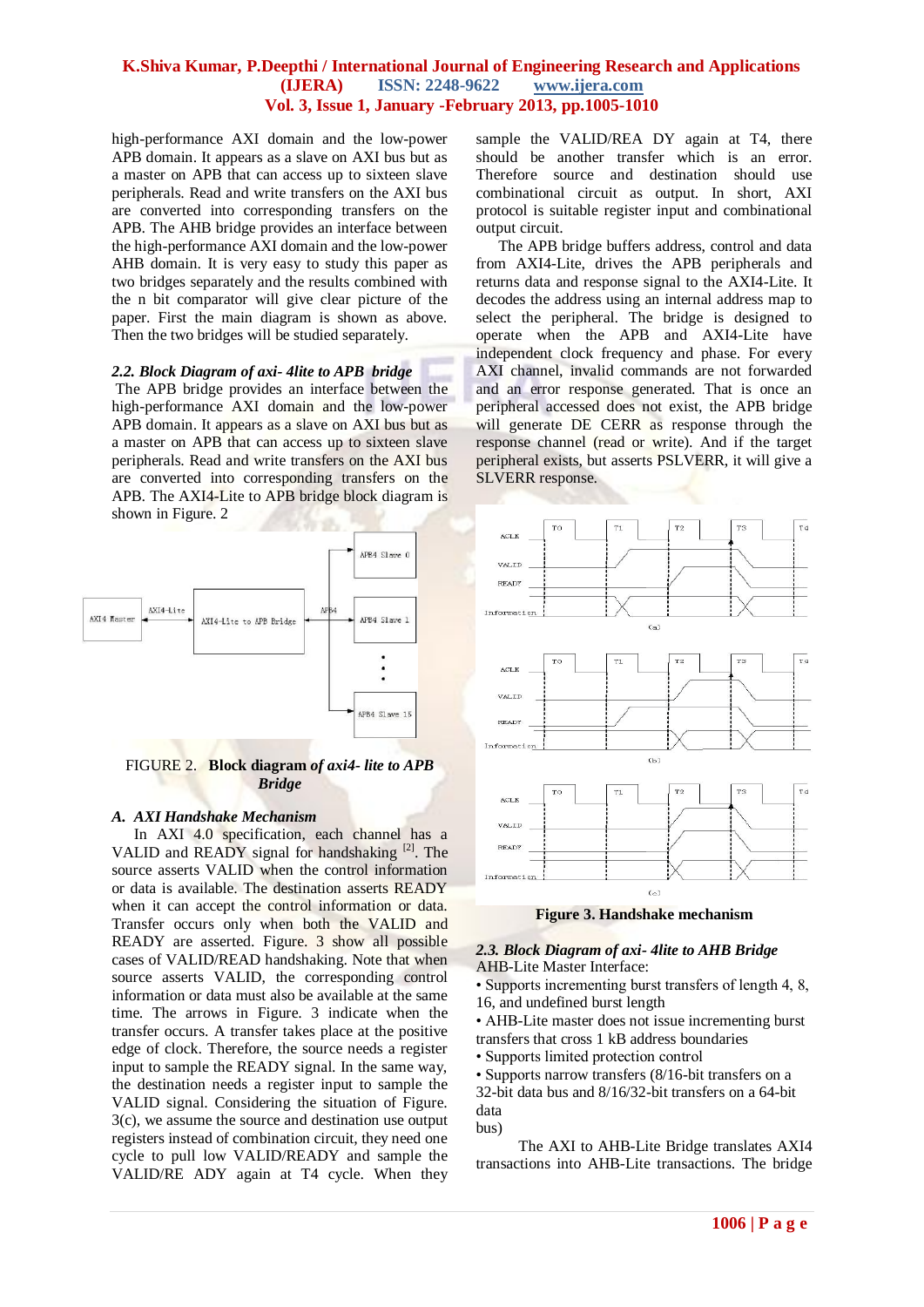functions as a slave on the AXI4 interface and as a master on the AHB-Lite interface.



Figure 1: AXI to AHB-Lite Bridge Block Diagram

## *AXI4 Slave Interface*

The AXI4 Slave Interface module provides a bi-directional slave interface to the AXI. The AXI address width is fixed at 32 bits. AXI data bus width can be either 32 or 64 bit based on the parameter C\_S\_AXI\_DATA\_WIDTH. AXI to AHB-Lite Bridge supports the same data width on both AXI4 and AHB-Lite interfaces. When both write and read transfers are simultaneously requested on AXI4, the read request is given a higher priority than the write request*.*

## *AXI Write State Machine*

 AXI write state machine is part of the AXI4 slave interface module and functions on AXI4 write channels. This module controls AXI4 write accesses and generates the write response to AXI. If bridge time out occurs, this module completes the AXI write transaction with SLVERR response.

## *AXI Read State Machine*

 AXI read state machine is part of the AXI4 slave interface module and functions on AXI4 read channels. This module controls the AXI4 read accesses and generates the read response to AXI. If bridge time out occurs, this module completes the AXI read transaction with SLVERR response.

## *AHB-Lite Master Interface*

 The AHB-Lite master interface module provides the AHB-Lite master interface on the AHB-Lite. The AHB-Lite

address width is fixed at 32 bit and data bus width can be either 32 or 64 bit, based on the parameter

## C\_M\_AHB\_DATA\_WIDTH.

C\_M\_AHB\_DATA\_WIDTH cannot be set by the user, because it is updated automatically with C\_S\_AXI\_DATA\_WIDTH.

## *AHB State Machine*

 AHB state machine is part of the AHB-Lite Master interface module.When AXI4 initiates the write access, the AHB state machine module receives the control signals and data from AXI4 slave interface, then transfers the same to the equivalent AHB-Lite write access. This module also transfers the AHB-Lite write response to the AXI4 slave interface.

When AXI4 initiates the read access, the AHB state machine module receives the control signals from AXI4 slave

interface, then transfers the same to the equivalent AHB-Lite read access. This module also transfers AHB-Lite read

data and read response to the AXI4 slave interface.

## *Time out Module*

The time out module generates the time out when the AHB-Lite slave is not responding to the AHB transaction.

This is parameterized and generates the time out only when C\_DPHASE\_TIMEOUT value is nonzero.The time out module waits for the duration of the C\_DPHASE\_TIMEOUT number of AXI clocks for AHB-Lite slave response, then generates the time out if the AHB slave is not responding.

# *2.4. Migration from AXI To AHB*

 With modern Systems on Chip including multi-core clusters, additional DSP, graphics controllers and other sophisticated peripherals, the system fabric poses a critical performance bottleneck. The AHB protocol, even in its multi-layer configuration cannot keep up with the demands of today's SoC. The reasons for this include:

1. AHB is transfer-oriented. With each transfer, an address will be submitted and a single data item will be written to or read from the selected slave. All transfers will be initiated by the master. If the slave cannot respond immediately to a transfer request the master will be stalled. Each master can have only one outstanding transaction.

2. Sequential accesses (bursts) consist of consecutive transfers which indicate their relationship by asserting HTRANS/HBURST accordingly.

3. Although AHB systems are multiplexed and thus have independent read and write data buses, they cannot operate in full-duplex mode.

 An AXI interface consists of up to five channels which can operate largely independently of each other. Each channel uses the same trivial handshaking between source and destination (master or slave, depending on channel direction), which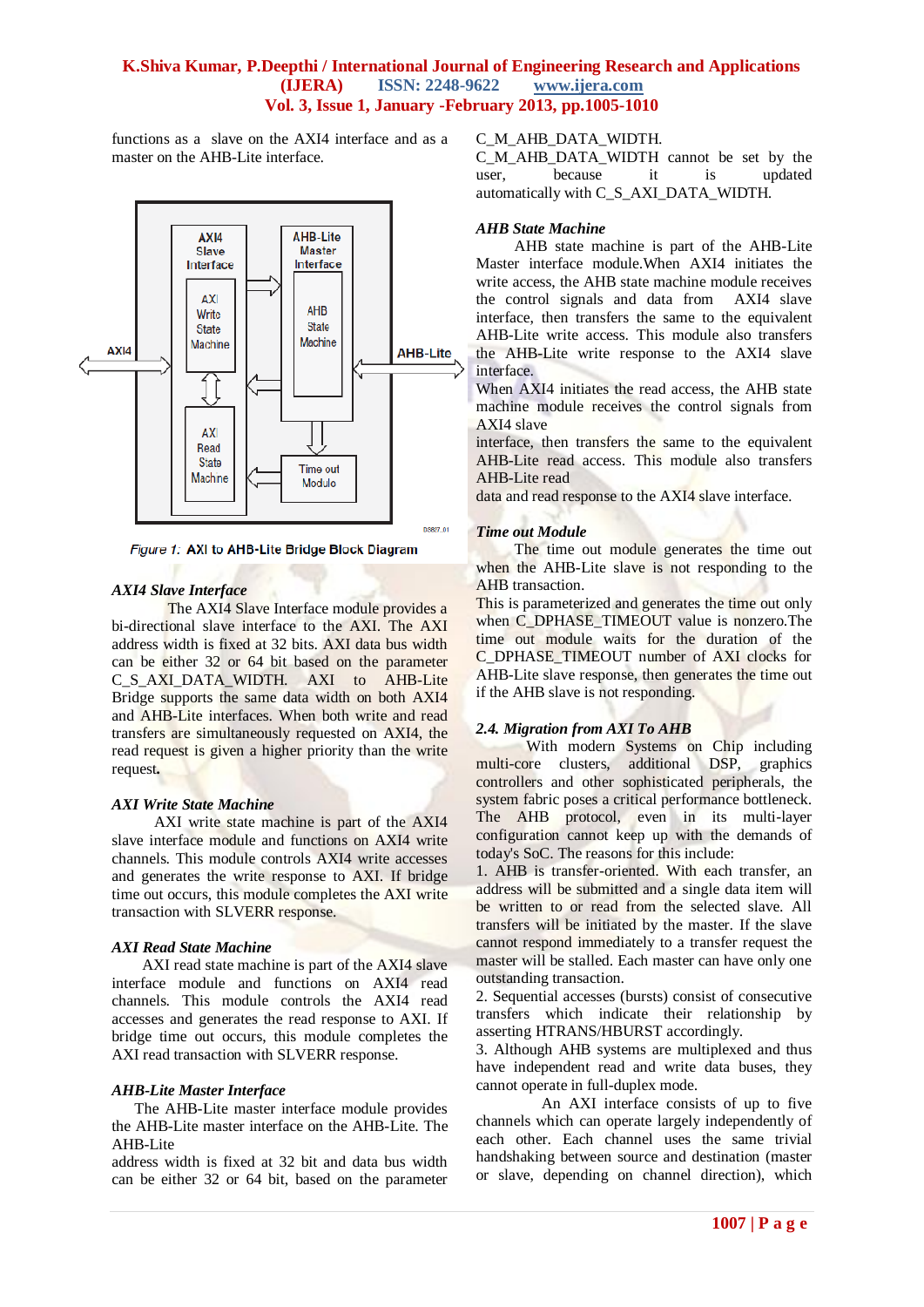simplifies the interface design. Unlike AHB concept is not an afterthought but is the central focus of the protocol design. In AXI3 all transactions are bursts of lengths between 1 and 16. The addition of byte enable signals for the data bus supports unaligned memory accesses and store merging.

 The communication between master and slave is transaction-oriented, where each transaction consists of address, data, and response transfers on their corresponding channels. Apart from rather liberal ordering rules there is no strict protocolenforced timing relation between individual phases of a transaction. Instead every transfer identifies itself as part of a specific transaction by its transaction ID tag. Transactions may complete out-of-order and transfers belonging to different transactions may be interleaved. Thanks to the ID that every transfer carries, out-of-order transactions can be sorted out at the destination.



This flexibility requires all components in an AXI system to agree on certain parameters, such as write acceptance capability, read data reordering depth and many others. Due to the vast number of signals that make up a read/write AXI connection, routing a large AXI fabric could be thought of as rather challenging. However, the independent channels in an AXI fabric make it possible to choose

a different routing structure depending on the expected data volume on that channel. Given a situation where the majority of transactions will transfer more than one data item, data channels should be routed via crossbar so that different streams can be processed at the same time. Address and response channels experience rather lower traffic and could perhaps be multiplexed. Some experts consider it an advantage to provide AXI only at the interface level, while a special packetized routing protocol is used inside the fabric, a so called Network-on-Chip.

 The AHB is a single-channel, shared bus. The AXI is a multi-channel, read/write optimized bus. Each bus master, or requesting bus port, connects to the single-channel shared bus in the AHB, while each AXI bus master connects to a Read address channel, Read data channel, Write address channel, Write data channel, and Write response channel. The primary throughput channels for the AXI are the Read/Write data channels, while the address, response channels are to improve pipelining of multiple requests. Assume there are four masters on each bus going to three slaves. The four master ports might include microprocessor, Direct Memory Access (DMA), DSP, USB. The three slaves might include on-chip RAM, off-chip SDRAM, and an APB bus bridge.

 To approximate the bandwidth of the two busses, one must count the number of read/write channels of the  $AXI$  Bus  $-$  six for three bus slaves. This suggests that the AHB Bus should support some multiple of bus width and/or speed to match the data throughput. The System Model can vary these combinations with simple parameter changes, however, the AHB bus speed was assumed to be double the AXI Bus, and two times the width. This will make the comparison of the two busses more realistic.

 To evaluate the efficiency of both busses, different burst sizes were selected; small, medium, and large. Small equates to the width of the AHB Bus, medium equates to two AHB Bus transfers, and large equates to four AHB bus transfers.

If the AXI is a 64 bit bus running at 200 MHz, then the AHB will be a 128 bit bus running at 400 MHz. The burst sizes will be: small (16 Bytes), medium (32 Bytes), and large (64 Bytes).

#### **III. SIMULATION & IMPLEMENTATION**

The timing diagrams shown in Figure.8& 9 illustrate the AXI4-Lite to APB bridge operation and AXI4-Lite to AHB bridge operation for various read and write transfers. It shows that when both read and write requests are active, read is given more priority.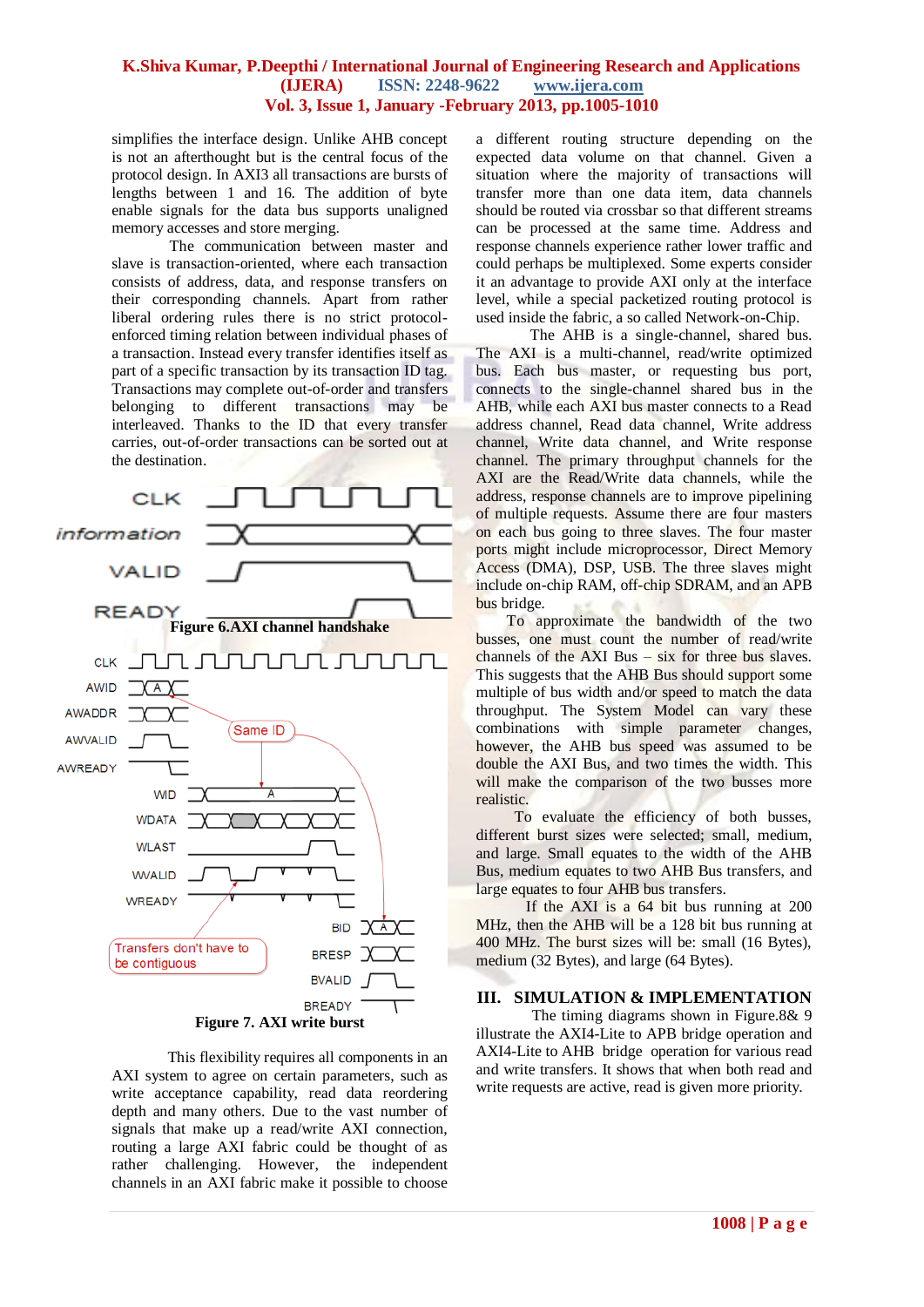| 1682D76B0                     | 100000000         | 100000000<br>68             | <b>ISAAFAF44</b> |  |
|-------------------------------|-------------------|-----------------------------|------------------|--|
|                               |                   |                             |                  |  |
|                               |                   |                             |                  |  |
| 00000000                      | 685E<br>100000000 | GP <sub>1</sub><br>00000000 |                  |  |
|                               |                   |                             |                  |  |
| $\overline{0}$                |                   |                             |                  |  |
|                               |                   |                             |                  |  |
|                               |                   |                             |                  |  |
| 100000000<br>I <sub>8</sub> C | 8C35BF74          | <b>ISD53E0B4</b><br>0000    | (00000000        |  |
|                               |                   |                             |                  |  |
|                               |                   |                             |                  |  |
| $\overline{0}$                |                   |                             |                  |  |
| 00000000                      | 100000000         | 00000000                    |                  |  |
|                               |                   |                             |                  |  |
|                               |                   |                             |                  |  |
|                               |                   |                             |                  |  |
| $\overline{00}$<br>I8C35F850  | 168207680         | 1682D76B0<br><b>BC</b>      | I8D53E0B4        |  |
|                               |                   |                             |                  |  |
| ᆎ<br>'n                       |                   | 'nΙ                         | m                |  |
|                               |                   |                             |                  |  |
| 00000000                      | <b>I685E7250</b>  | 9D83CFDD<br>10000           | 00000000         |  |

## **Figure 8.APB typical read and write transfer**

| $+ 1.44.46$                                     | H.              |                |                         |             |                         |                 |  |       |             |                 |  |                   |            |
|-------------------------------------------------|-----------------|----------------|-------------------------|-------------|-------------------------|-----------------|--|-------|-------------|-----------------|--|-------------------|------------|
| + Land aresets                                  | ×.              |                |                         |             |                         |                 |  |       |             |                 |  |                   |            |
| $x + 1$ , and model                             | om              | 000            | DR.                     |             |                         |                 |  | 3397  |             |                 |  |                   |            |
| $\overline{A}$ $\overline{\Phi}$ 1.4% available | 00000000        | 0000000        | 300000A00               |             |                         |                 |  |       |             |                 |  |                   |            |
| (a) $\Phi$ x and assessme                       | opo             | 220            | 2212                    |             |                         |                 |  |       |             |                 |  |                   |            |
| a $\triangleq$ a and modern                     | $\alpha$        |                |                         |             |                         |                 |  | π     |             |                 |  |                   |            |
| a + s avi aveurst                               | nn.             | 70             | $\overline{331}$        |             |                         |                 |  |       |             |                 |  |                   |            |
| (a) $\Phi$ s and associative                    | opop            | 0000           | $\overline{\text{min}}$ |             |                         |                 |  | 33011 |             |                 |  |                   |            |
| $\mathbf{E}$ $\triangleq$ 1. and moment         | 000             | 000            | <b>Your</b>             |             |                         |                 |  | 1101  |             |                 |  |                   |            |
| + s avi avvalid                                 | n.              |                |                         |             |                         |                 |  |       |             |                 |  |                   |            |
| + s ani avevado                                 | $\alpha$        |                |                         |             |                         |                 |  |       |             |                 |  |                   |            |
| $+$ and motors.                                 | $\alpha$        |                |                         |             |                         |                 |  |       |             |                 |  |                   |            |
| in $\blacklozenge$ s and wideling               | 00000000        | 0000000        | ID54030A6               |             |                         |                 |  |       | XXTF SEG 7F |                 |  |                   |            |
| a de s. del visto                               | onon            | (mm)           | $n_{111}$               |             |                         |                 |  |       |             |                 |  |                   |            |
| <b>Column Inc. 1 Co.</b>                        | $\alpha$<br>la. |                |                         |             |                         |                 |  |       |             |                 |  |                   |            |
| + 1.800 weeks                                   | n.              |                |                         |             |                         |                 |  |       |             |                 |  |                   |            |
| + s avi wready<br><b>GLOBE E. AND THE</b>       | 306             | 000            |                         |             |                         |                 |  | 2052  |             |                 |  |                   |            |
| (i) $\Phi$ 1, and hence                         | $\alpha$        |                |                         |             |                         |                 |  |       |             |                 |  |                   |            |
| + s axi byalid                                  | $\mathbf 0$     |                |                         |             |                         |                 |  |       |             |                 |  |                   |            |
| + 1 avi bready                                  | ×.              |                |                         |             |                         |                 |  |       |             |                 |  |                   |            |
| (a) de 1, and and                               | opo             | 000            | 115A                    | <b>IZZJ</b> |                         |                 |  |       |             |                 |  | <b>DID</b>        |            |
| a + s axi araddr                                | opponent        | <b>MOJOIOT</b> | 2010/00/600             |             |                         |                 |  |       |             |                 |  |                   |            |
| El C si ad adan                                 | 0               | œ              |                         | x           |                         |                 |  |       |             |                 |  | E.                |            |
| (6) + 1_8/4_arates                              | opo             | D20            | $\overline{m}$          |             |                         |                 |  |       |             |                 |  |                   |            |
| a + s axi arburst                               | 00              | 78Y            | 377                     |             |                         |                 |  |       |             |                 |  |                   |            |
| + s avi arvalid                                 | $\alpha$        |                |                         |             |                         |                 |  |       |             |                 |  |                   |            |
| +1_sol_arready                                  | $\alpha$        |                |                         |             |                         |                 |  |       |             |                 |  |                   |            |
| $(4)$ $+$ $  +$ $+$ $-$                         | 3A5             | व्यव           |                         | <b>TISA</b> |                         |                 |  |       |             |                 |  | TZ3               |            |
| + s axi rvalid                                  | n.              |                |                         |             |                         |                 |  |       |             |                 |  |                   |            |
| $+1.84$ meady                                   | п.              |                |                         |             |                         |                 |  |       |             |                 |  |                   |            |
| (6) C 1, and relate                             | 00000000        | 00000003       |                         |             |                         | 121535 E0000000 |  |       |             |                 |  |                   |            |
| a + s axi masp                                  | n.              |                |                         |             |                         |                 |  |       |             |                 |  |                   |            |
| $+ 1.44$ dist                                   | $\alpha$        |                |                         |             |                         |                 |  |       |             |                 |  |                   |            |
| (a) de 1, not argent                            | opo             | 000            | $\overline{1111}$       | 2001        |                         |                 |  |       |             |                 |  | $\overline{D}$ a1 |            |
| + s avi arisck                                  | $\alpha$        |                |                         |             |                         |                 |  |       |             |                 |  |                   |            |
| E + s ad arcache                                | opop            | mon            | 11110                   | linn 1      |                         |                 |  |       |             |                 |  | $\overline{111}$  |            |
| + n_ahb_hclk                                    | ×.              |                |                         |             |                         |                 |  |       |             |                 |  |                   |            |
| + n and hrosets                                 | ×.              |                |                         |             |                         |                 |  |       |             |                 |  |                   |            |
| El C in and haze                                | 010             | 000            |                         | 1010        |                         |                 |  |       |             |                 |  |                   |            |
| ⊕ + n_shb_hburst                                | 111             | 000            |                         |             |                         |                 |  |       |             |                 |  | 1001              |            |
| a + n anti htrans                               | 00              | ख              |                         | 180         | $\overline{\mathbf{M}}$ |                 |  | 110   | YO.         |                 |  | छक                | 155<br>035 |
| + n_atb_twells                                  | ×.              |                |                         |             |                         |                 |  |       |             |                 |  |                   |            |
| a + n_shb_haddr                                 | 00000A3C        | 00000000       |                         | 300002A00   |                         |                 |  |       |             |                 |  |                   | DIODOADA   |
| + n ahb hready                                  |                 |                |                         |             |                         |                 |  |       |             |                 |  |                   |            |
| a <b>+</b> n_ahb_hwdata                         | 61FCE85A        | 00000003       |                         |             |                         |                 |  |       |             | <b>D6413EA6</b> |  |                   |            |
| E + n anti hrdata                               | 35CDRFMR        | 00000000       |                         |             | 312152524               |                 |  |       |             |                 |  |                   | fronts. I  |
| + n ahb hresp                                   |                 |                |                         |             |                         |                 |  |       |             |                 |  |                   |            |
|                                                 | n.              |                |                         |             |                         |                 |  |       |             |                 |  |                   |            |
| a + n and horot                                 | 0101            | 0011           |                         | 35010       |                         |                 |  | 33011 |             |                 |  | <b>THY</b>        |            |

#### **Figure 9.AHB typical read and write transfer**

| After synthesis and STA, the summary reports  |
|-----------------------------------------------|
| gererated by the EDA tools (Synopsys Design   |
| CompilerTM and Synopsys                       |
| Prime Time TM) are shown in fallowing Figure. |
| Report : constraint<br>-all_violators         |
| Design : AXI4Lite2APB                         |
| Version: D-2010.03-SP2                        |
| : Mon Feb 28 16:17:34 2011<br>Date            |
|                                               |

This design has no violated constraints.

 $\mathbf{1}$ 

Report : area Design : AXI4Lite2APB Version: D-2010.03-SP2 Date : Mon Feb 28 16:22:19 2011 

Library(s) Used:

typical (File: /home/derek/design/tsmc/typical.db)

| Number of ports:       | 274           |  |  |  |  |  |
|------------------------|---------------|--|--|--|--|--|
| Number of nets:        | 802           |  |  |  |  |  |
| Number of cells:       | 531           |  |  |  |  |  |
| Number of references:  | 24            |  |  |  |  |  |
| Combinational area:    | 2732.813953   |  |  |  |  |  |
| Noncombinational area: | 7819.921537   |  |  |  |  |  |
| Net Interconnect area: | 179200.938904 |  |  |  |  |  |
| Total cell area:       | 10552.735491  |  |  |  |  |  |
| Total area:            | 189753.674395 |  |  |  |  |  |
| 1                      |               |  |  |  |  |  |
| $DA-h$ Group $hClV$    |               |  |  |  |  |  |

Path Group: ALL<br>Path Type: max

| Point                       | Incr    | Path      |
|-----------------------------|---------|-----------|
| clock ACLK (rise edge)      | 0.00    | 0.00      |
| clock network delay (ideal) | 0.00    | 0.00      |
| APCLK_reg[0]/CK (DFFRX1)    | 0.00    | 0.00r     |
| APCLK_reg[0]/Q (DFFRX1)     | 0.33    | 0.33 f    |
| U801/Y (NAND4X1)            | 0.08    | 0.41<br>n |
| U755/Y (CLKINVX1)           | 0.07    | 0.48 f    |
| U770/Y (CLKBUFX3)           | 0.16    | 0.64 f    |
| U883/Y (OAI2BB2XL)          | 0.12    | 0.76r     |
| RDATA_reg[7]/D (DFFRX1)     | 0.00    | 0.76r     |
| data arrival time           |         | 0.76      |
| clock ACLK (rise edge)      | 5.00    | 5.00      |
| clock network delay (ideal) | 0.00    | 5.00      |
| RDATA_reg[7]/CK (DFFRX1)    | 0.00    | 5.00r     |
| library setup time          | $-0.14$ | 4.86      |
| data required time          |         | 4.86      |
| data required time          |         | 4.86      |
| data arrival time           |         | $-0.76$   |
| slack (MET)                 |         | 4.11      |

Startpoint: CurrentState\_reg[1]

Startpoint: CurrentState\_reg[1]<br>(rising edge-triggered flip-flop clocked by PCLK)<br>Endpoint: PADDR\_reg[0] Ching edge-triggered flip-flop clocked by PCLK)<br>Path Group: PCLK<br>Path Type: max

| Point                       | <b>Incr</b> |                                                |          |
|-----------------------------|-------------|------------------------------------------------|----------|
| clock PCLK (rise edge)      | 0.00        | 0.00                                           |          |
| clock network delay (ideal) | 0.00        | 0.00                                           |          |
|                             |             | <ming.rpt< td=""><td>54 1 62%</td></ming.rpt<> | 54 1 62% |

## **V.CONCLUSION**

In this study, we provide an implementation of AXI4-Lite

to APB bridge and AXI4-Lite to AHB bridge which has the following features:

- $\bullet$   $\Box$  32-bit AXI slave and APB & AHB master interfaces.
- $\bullet$   $\Box$  PCLK clock domain completely independent of ACLK clock domain.
- Support up to 16 APB & AHB peripherals.